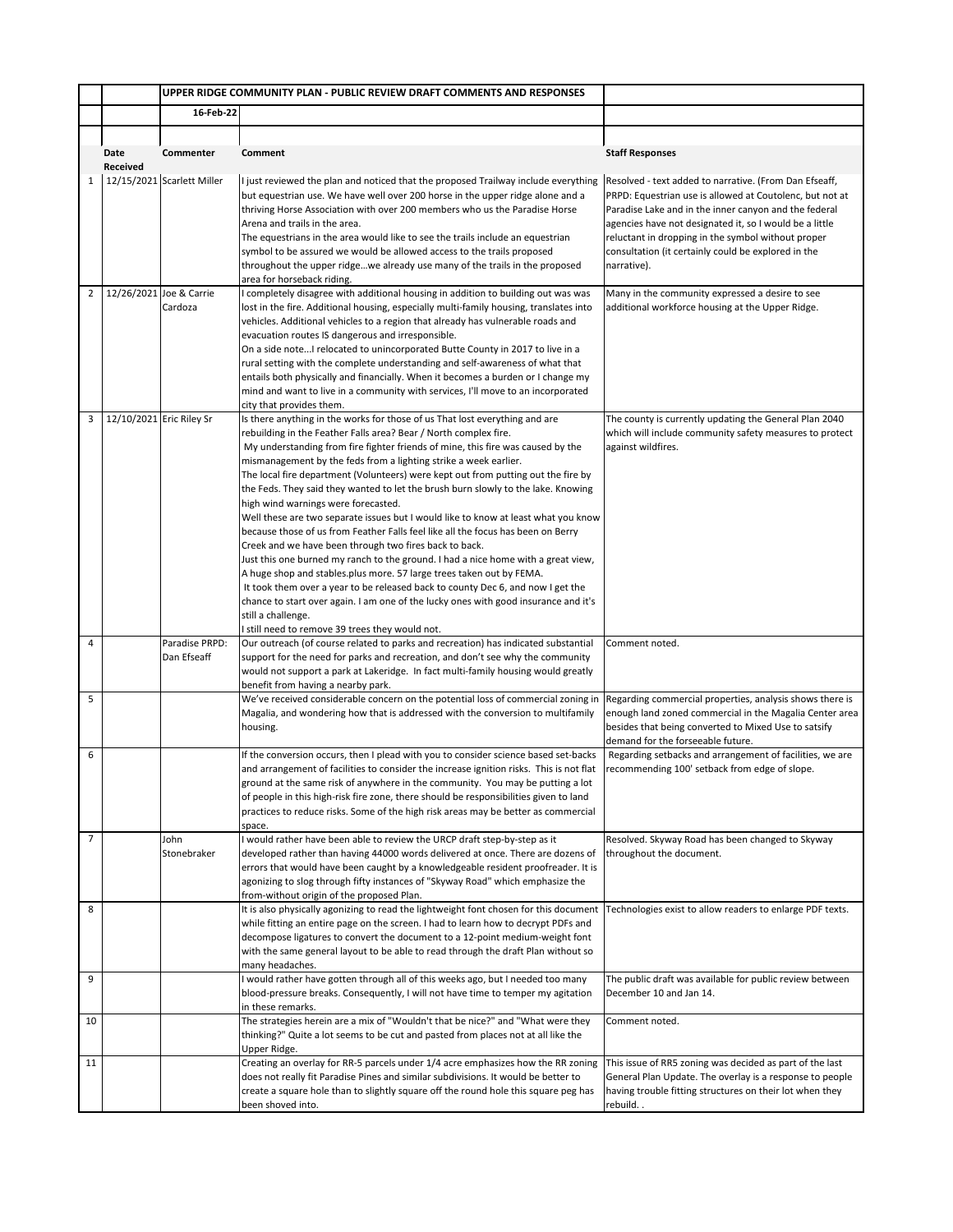| 12 |  | The zoning could even allow duplex housing by right rather than forcing second<br>units to be under 500 sq.ft (JADU) or detached (ADU) which again conflicts with<br>setbacks on small parcels with septic.             | State regulations and Butte County Code currently allows<br>attached ADUs, which are similar to duplex units. Due to<br>constraints of onsite septic systems and small lot sizes,<br>multiple dwellings are typically infeasible. |
|----|--|-------------------------------------------------------------------------------------------------------------------------------------------------------------------------------------------------------------------------|-----------------------------------------------------------------------------------------------------------------------------------------------------------------------------------------------------------------------------------|
| 13 |  | Note that setbacks should really be at least 15' to maintain defensible space from                                                                                                                                      | Butte Code Chapter 53 currently allows rebuilds to the                                                                                                                                                                            |
|    |  | neighboring buildings. Knapp et al. found that the greatest risk factor in Camp Fire                                                                                                                                    | same footprint of the destroyed structure within two years                                                                                                                                                                        |
|    |  | ignitions was proximity to other structures. The correct thing to do for fire safety<br>would be to limit the maximum density in the lower Pines.                                                                       | of clean-up. In some cases, previous setbacks were 5 feet<br>from side and rear property lines. The current zoning                                                                                                                |
|    |  |                                                                                                                                                                                                                         | requires 10 foot setbacks. Increasing setbacks to 15 feet                                                                                                                                                                         |
|    |  |                                                                                                                                                                                                                         | may restrict future development.                                                                                                                                                                                                  |
| 14 |  | It is good that in this one instance, the Plan focuses on practical considerations                                                                                                                                      | Added text regarding fire-safe codes.                                                                                                                                                                                             |
|    |  | rather than fire safety. It is fine for accessory structures that comply with Chapter                                                                                                                                   |                                                                                                                                                                                                                                   |
|    |  | 7A to be closer than 15' from property lines. But really, 710A.3 should apply in full,<br>even to structures under 120 square feet. This does not appear to be the case at                                              |                                                                                                                                                                                                                                   |
|    |  | present -- there seems to be no consideration given to smaller structures within                                                                                                                                        |                                                                                                                                                                                                                                   |
|    |  | existing setbacks. If setbacks are to be reduced further, structures within the                                                                                                                                         |                                                                                                                                                                                                                                   |
|    |  | reduced setbacks must use Chapter 7A ignition-resistant or noncombustible                                                                                                                                               |                                                                                                                                                                                                                                   |
|    |  | construction.                                                                                                                                                                                                           |                                                                                                                                                                                                                                   |
| 15 |  | Strategy LU-4.1 is one of many half-steps in the right direction. It would be good for The Butte County Economic Development Strategy<br>County departments to work together to attract business to the Upper Ridge. It | includes actions to work with partners throughout the                                                                                                                                                                             |
|    |  | would be better to have someone focus on this as Colette Curtis has done for the                                                                                                                                        | county to mitigate for the loss of businesses and industries                                                                                                                                                                      |
|    |  | Town. If we had any self-determination, we too would have assigned someone to                                                                                                                                           | caused by disasters.                                                                                                                                                                                                              |
|    |  | bring in a new hardware store and a new donut shop and provide not just jobs and                                                                                                                                        |                                                                                                                                                                                                                                   |
|    |  | amenities but social spaces to renew acquaintances. The County should have                                                                                                                                              |                                                                                                                                                                                                                                   |
|    |  | created something comparable to Sonoma's Office of Response, Recovery and<br>Resilience. And still could, as we are at most an eighth of the way into our recovery                                                      |                                                                                                                                                                                                                                   |
|    |  | more than three years after the Camp Fire. Those of you in communities where                                                                                                                                            |                                                                                                                                                                                                                                   |
|    |  | basic services have not been destroyed by arson cannot understand the depth of                                                                                                                                          |                                                                                                                                                                                                                                   |
|    |  | our need.                                                                                                                                                                                                               |                                                                                                                                                                                                                                   |
| 16 |  | This place would never have been allowed to develop with so many homes and so                                                                                                                                           | Comment noted.                                                                                                                                                                                                                    |
|    |  | few businesses if services were not available just down the road in Paradise. And<br>now they're not, and they won't be for quite some time.                                                                            |                                                                                                                                                                                                                                   |
| 17 |  | Please note how Strategy LU-4.2 conflicts with the intentions of Paradise RPD who                                                                                                                                       | The proposal for a commercial facility next to the                                                                                                                                                                                |
|    |  | just used our money to purchase land on Lakeridge Circle to ensure a business and                                                                                                                                       | proposed park was generated from comments regarding a                                                                                                                                                                             |
|    |  | two homes could NOT be rebuilt. They will now attempt to have this rezoned for                                                                                                                                          | desire for a mix of uses during outreach. In any case the                                                                                                                                                                         |
|    |  | their own purposes contrary to the consensus of the Upper Ridge community. I<br>note that the maps in the draft Plan show a new building on 066-340-005 zoned                                                           | Magalia Center concept is very high level and conceptual<br>and will probably not look like what is drawn. The goal is to                                                                                                         |
|    |  | Recreation Commercial, suggesting you all were in on this before we were.                                                                                                                                               | have a truly mixed use area, with housing, commercial and                                                                                                                                                                         |
|    |  |                                                                                                                                                                                                                         | open space all contributing.                                                                                                                                                                                                      |
| 18 |  | Ampla has something like a medical clinic on Lakeridge Court, but yes it would be                                                                                                                                       | Comment noted.                                                                                                                                                                                                                    |
|    |  | nice to have something like an Urgent Care up here, especially as Feather River<br>Hospital won't reopen before 2024 if ever. Skyway and Neal is a long way down the                                                    |                                                                                                                                                                                                                                   |
|    |  | hill.                                                                                                                                                                                                                   |                                                                                                                                                                                                                                   |
| 19 |  | Allotment gardens are valuable in cities with small lots and multi-family housing                                                                                                                                       | Some community members suggested public garden plots,                                                                                                                                                                             |
|    |  | where residents might not have space for a home garden. Here, everyone is on                                                                                                                                            | but other uses would be beneficial also. The hope is that                                                                                                                                                                         |
|    |  | septic and consequently has plenty of space for raised beds. I suppose someone<br>who still has shade trees might want a patch of bare ground, but I question                                                           | whatever happens should be supported by the<br>community.                                                                                                                                                                         |
|    |  | whether demand for garden plots suffices to make this the highest and best use of                                                                                                                                       |                                                                                                                                                                                                                                   |
|    |  | Magalia Center acreage. It would be better than a weedy burnt lot, at least.                                                                                                                                            |                                                                                                                                                                                                                                   |
| 20 |  | Several of these strategies expect Magalia Community Park to take on additional                                                                                                                                         |                                                                                                                                                                                                                                   |
|    |  | responsibilities across the street in addition to running the clubhouse and golf                                                                                                                                        | Magalia Community Park is a shining example of<br>volunteerism, so it is natural to hope that some of that                                                                                                                        |
|    |  | course. That's not going to happen without funding; there are not enough                                                                                                                                                | could apply to other endeavors. However, no one will be                                                                                                                                                                           |
|    |  | volunteers.                                                                                                                                                                                                             | coerced.                                                                                                                                                                                                                          |
| 21 |  | Strategy MC-1.1 seeks to partner with URCC. Strategy MC-1.2 and MC-1.4 seek to<br>partner with Magalia Community Countil, whoever that entity might be.                                                                 | Corrected.                                                                                                                                                                                                                        |
| 22 |  | The "promenade" seems adequate for now, at least when it isn't blocked by burnt                                                                                                                                         | Comment noted.                                                                                                                                                                                                                    |
|    |  | deadwood (as it was often throughout 2021). Yes, there should be some entity to                                                                                                                                         |                                                                                                                                                                                                                                   |
|    |  | take care of this, but the Skyway Plaza association apparently dissolved.                                                                                                                                               |                                                                                                                                                                                                                                   |
| 23 |  | You may remember that we tried to have a one-time festival on the promenade for  The County has a process for issuing festival permits and                                                                              |                                                                                                                                                                                                                                   |
|    |  | July 4, 2019, and it was shut down over permitting issues. If this is something you                                                                                                                                     | tries to make sure events can happen. We don't know the                                                                                                                                                                           |
|    |  | want to have happen, and you want volunteers to make it happen, you have to                                                                                                                                             | exact circumstances behind not issuing a permit but we                                                                                                                                                                            |
|    |  | lower barriers at your end.                                                                                                                                                                                             | are looking into it.                                                                                                                                                                                                              |
| 24 |  | The Upper Ridge is a vast natural wonderland surrounding an urban cluster. We<br>have more recreational facilities than this Plan begins to acknowledge. The                                                            | The Plan seeks to meet the desires of the community to                                                                                                                                                                            |
|    |  | National Forest parcel behind Boulder Drive with the existing trail to Little Butte,                                                                                                                                    | have restrooms available at recreational facilities, where<br>needed. Future restroom locations will be determined as                                                                                                             |
|    |  | for instance. If you want to create restrooms there, and at the flumes, and at POA                                                                                                                                      | new trailheads and other facilities are funded and                                                                                                                                                                                |
|    |  | trailheads, great. Just be aware that's what you're proposing.                                                                                                                                                          | designed, in corrdination with entities like the PRPD.                                                                                                                                                                            |
| 25 |  | Strategy PUB-1.3 to ensure regular maintenance of private open spaces sure as hell                                                                                                                                      | This strategy seeks to ensure that public facilities, parks                                                                                                                                                                       |
|    |  | comes with a cost. The POA does not have the volunteers, as you acknowledge.                                                                                                                                            | and private open space are properly maintained for health                                                                                                                                                                         |
|    |  |                                                                                                                                                                                                                         | and safety purposes.                                                                                                                                                                                                              |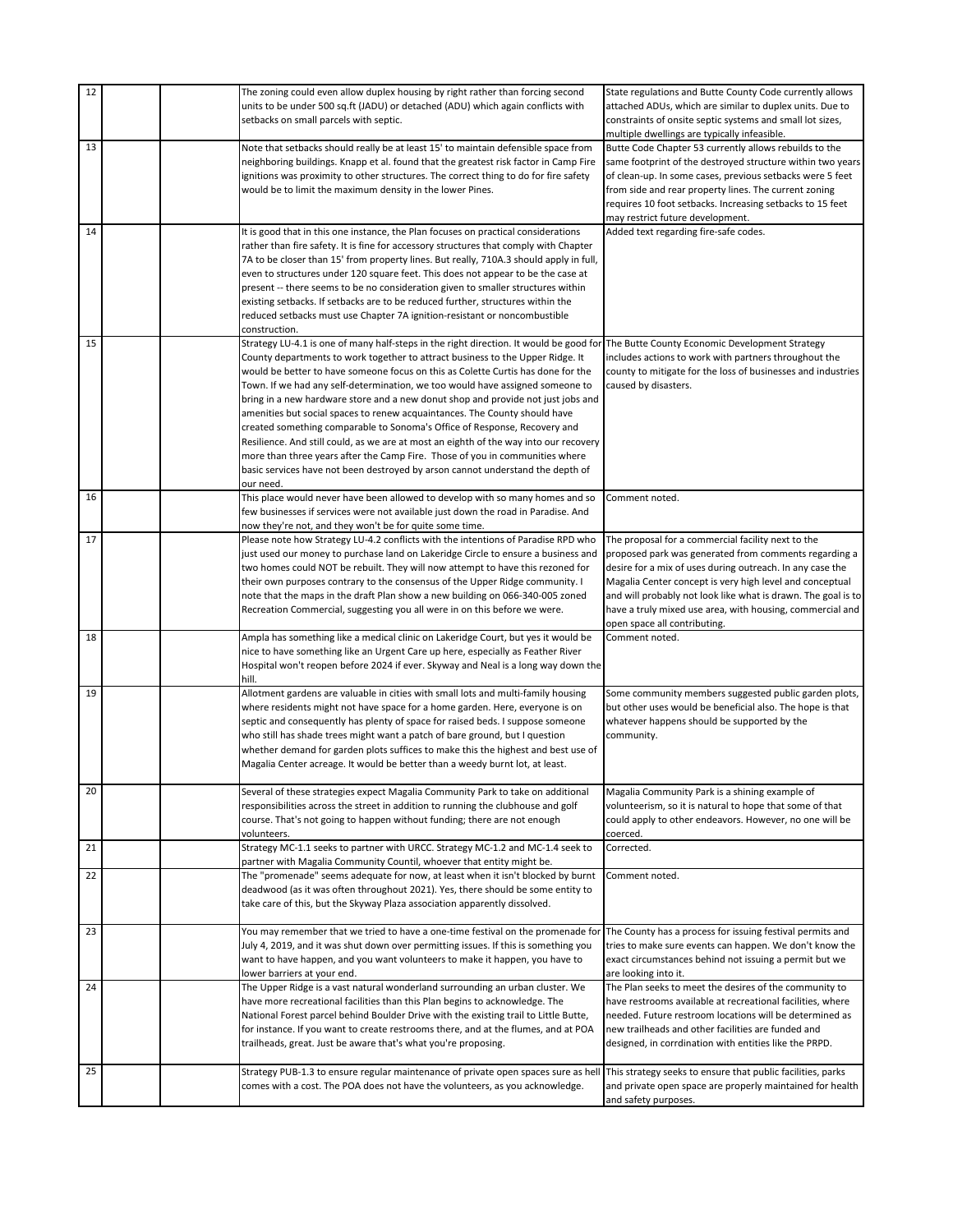| 26 |  | It is not what clear what you mean by "inviting and safe for all visitors to enjoy."                                                                            | The intent is to provide a variety of recreational             |
|----|--|-----------------------------------------------------------------------------------------------------------------------------------------------------------------|----------------------------------------------------------------|
|    |  | There are inherent accessibility issues with the Upper Ridge terrain. Getting a                                                                                 | experiences, and ensuring to provide accessibility, where      |
|    |  | wheelchair down to the Middle Butte trail from Colter at Masterson is not possible                                                                              | possible. Future trail design will be in corrdination with the |
|    |  | within the POA Common Areas -- it would take an easement from neighboring                                                                                       | PRPD.                                                          |
|    |  | property. The eventual Loop Trail will have similar issues with both slope and cross-                                                                           |                                                                |
|    |  | slope, particularly with the sub-optimal routings depicted on the draft Plan maps.                                                                              |                                                                |
|    |  |                                                                                                                                                                 |                                                                |
| 27 |  | If instead you mean not menaced by hostile squatters or xenophobic neighboring                                                                                  | Comment noted.                                                 |
|    |  | landowners, that would be lovely but fanciful.                                                                                                                  |                                                                |
| 28 |  | A coordinated recreational needs assessment would also be lovely. Paradise RPD                                                                                  | Comment noted.                                                 |
|    |  | has chosen to go in a direction contrary to public sentiment, and a community                                                                                   |                                                                |
|    |  | survey done by anyone other than them would be a fine talking point in the 2022                                                                                 |                                                                |
|    |  | campaign and springboard for the incoming directors in 2023. Again, the cost                                                                                    |                                                                |
|    |  | would be non-negligible.                                                                                                                                        |                                                                |
| 29 |  | If CDF or OEM wants to pay to maintain refuge areas, that's fine if it does not                                                                                 | Coordination will take place with the applicable agencies      |
|    |  | diminish regular use of that space. CDF has been overzealous in reducing the shade to determine site feasibility.                                               |                                                                |
|    |  | canopy that survived the Camp Fire. Additional clearcutting or patch-cutting to turn                                                                            |                                                                |
|    |  | our remaining spiritual refuges into wildfire refuges would not be welcome.                                                                                     |                                                                |
|    |  |                                                                                                                                                                 |                                                                |
| 30 |  | When I saw CIR-1.1 in Chapter 6, I assumed the Task Force would be people who                                                                                   | Task Force would include community residents. Matrix           |
|    |  | lived here. The matrix suggests that it's not, so let me give you my scoring. One                                                                               | changed to include community residents/representation in       |
|    |  | point for Athens to Honey Run, two points for Hupp-Coutolenc, three points for                                                                                  | 'Partners" column.                                             |
|    |  |                                                                                                                                                                 |                                                                |
|    |  | Doe Mill to Garland, four points for Centerville to Covered Bridge, ninety points for                                                                           |                                                                |
|    |  | improving Skyway because that's the road people use every day.                                                                                                  |                                                                |
| 31 |  |                                                                                                                                                                 | Comment noted.                                                 |
|    |  | Some people up here got stuck in a line of vehicles on November 8 and remain<br>obsessed with improving throughput for vehicles. Roads that day were blocked by |                                                                |
|    |  | vehicles -- not by trees, not by utility poles, but by vehicles, abandoned or                                                                                   |                                                                |
|    |  | occupied. I got on a bike and had no problems.                                                                                                                  |                                                                |
| 32 |  | Vehicle traffic is a gas that expands to fill any available volume. Additional lanes will Comment noted.                                                        |                                                                |
|    |  | be filled by drivers incentivized to drive.                                                                                                                     |                                                                |
| 33 |  | If the County wants to widen existing roadways to Board of Forestry standards,                                                                                  | Comment noted.                                                 |
|    |  | that's not the worst use of public funds, but it really shouldn't be necessary.                                                                                 |                                                                |
| 34 |  | Improving Skyway to make it less harrowing for non-motorized travel should be a                                                                                 | Comment noted.                                                 |
|    |  | higher priority. Yes, I remember the Paradise Master Transportation Plan survey                                                                                 |                                                                |
|    |  | where 98% of the respondents were motorists who wanted every inch of                                                                                            |                                                                |
|    |  |                                                                                                                                                                 |                                                                |
|    |  | pavement for themselves. The relevant sections of Skyway and Pearson in Paradise                                                                                |                                                                |
|    |  | at least have sidewalks. Here we have nothing. Half-lanes would be very much                                                                                    |                                                                |
| 35 |  | welcome.                                                                                                                                                        |                                                                |
|    |  | Strategy CIR-2.1 mentions Skyway Road, which does not exist, from Pentz to De                                                                                   | Resolved. The strategy is to use Skyway through Old            |
|    |  | Sabla, and it is not clear whether it means New Skyway or Skyway through Old                                                                                    | Magalia, not improve shoulders on New Skyway.                  |
|    |  | Magalia for the first part. The stretch of (Old) Skyway leading up to the                                                                                       |                                                                |
|    |  | overlook/historical marker can't really be widened as there are steep cutbanks on                                                                               |                                                                |
|    |  | either side already. Adding a bike lane or non-motorized trail here would require a                                                                             |                                                                |
|    |  | scaffold. Or appropriating the driveway to 13645 and coming out at Ridgeview.                                                                                   |                                                                |
|    |  | Significantly widening New Skyway would also require massive earthworks and                                                                                     |                                                                |
|    |  | retention walls at great expense not justified for bike lanes if the intent is to run a                                                                         |                                                                |
|    |  | trail up old Skyway anyway. But the maps indeed show blue highlight for bike/ped                                                                                |                                                                |
|    |  | improvements on New Skyway, which I assure you is harrowing on a bike and                                                                                       |                                                                |
|    |  | ludicrous on foot.                                                                                                                                              |                                                                |
| 36 |  | Improving Skyway across the dam is not by itself sufficient if you do not also                                                                                  | Comment noted.                                                 |
|    |  | improve Skyway between the dam and the depot. Most of this is a cut through                                                                                     |                                                                |
|    |  | serpentine, and you could just blast the road wider. Or you could utilize what is                                                                               |                                                                |
| 37 |  | now Pine Needle which used to be Skyway across the face of the dam.                                                                                             |                                                                |
|    |  | West of the dam and south of the depot, there are already four vehicle lanes split                                                                              | Comment noted.                                                 |
|    |  | between parallel routes. If you try to add pavement between the depot and the                                                                                   |                                                                |
|    |  | bottom of Dogtown, motorists will absolutely demand every inch. Bicycle and                                                                                     |                                                                |
|    |  | pedestrian improvements across the dam crest are not politically feasible.                                                                                      |                                                                |
| 38 |  | Climbing Skyway from the dam to South Park, the existing shoulder is sufficient for                                                                             | Comment noted.                                                 |
|    |  | a bicycle at uphill speeds. Descending from South Park to the dam, the shoulder on                                                                              |                                                                |
|    |  | the southbound side is not nearly sufficient, especially for negotiating a curve at                                                                             |                                                                |
|    |  | speed. Everyone knows Three Feet For Safety is on the books as a lesser charge to                                                                               |                                                                |
|    |  | plead down to from Vehicular Homicide and never actually enforced, so the only                                                                                  |                                                                |
|    |  |                                                                                                                                                                 |                                                                |
|    |  | way not to get illegally passed is to match the speed of traffic. There should be a                                                                             |                                                                |
|    |  | better way for cyclists and especially pedestrians to get from South Park to Old                                                                                |                                                                |
|    |  | Magalia, and a wider shoulder probably isn't it.                                                                                                                |                                                                |
| 39 |  | If the Plan is indeed to widen shoulders along Skyway, be advised that the rumble                                                                               | Resolved. Text added to follow FHWA guidance.                  |
|    |  | stripe on Skyway below Paradise is a crash hazard, and the FHWA guidance for                                                                                    |                                                                |
|    |  | passable gaps between sets of shallow grooves should be followed rather than                                                                                    |                                                                |
|    |  | Butte County prior practice.                                                                                                                                    |                                                                |
|    |  |                                                                                                                                                                 |                                                                |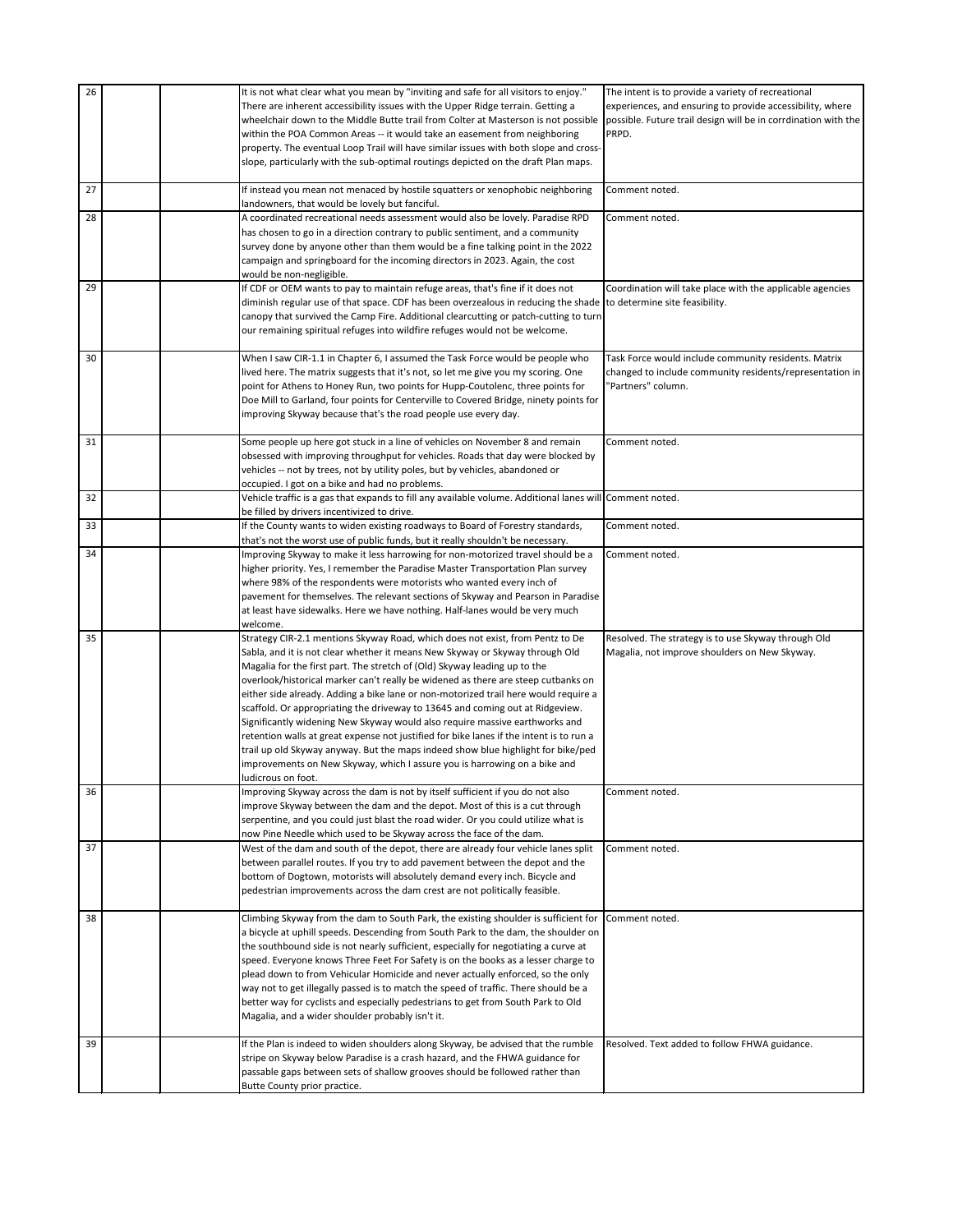| 40 | Between South Park and Ponderosa, a bike lane is absolutely warranted                                                                                              | Resolved. Text changed for bicycle facilities on Skyway    |
|----|--------------------------------------------------------------------------------------------------------------------------------------------------------------------|------------------------------------------------------------|
|    | southbound but unnecessary northbound as bikes can proceed up through the                                                                                          | heading north.                                             |
|    | parking lots, up the promenade, or entirely around Lakeridge Circle. This is not the                                                                               |                                                            |
|    | place to spend \$80/linear foot. I can give you detailed block-by-block advice on                                                                                  |                                                            |
|    | how to improve Skyway through town as a thousand bike rides have taught me                                                                                         |                                                            |
|    | every inch and every hazard.                                                                                                                                       |                                                            |
| 41 | CIR-2.2 should conditionally support the Lake Loop Trail, but not necessarily                                                                                      | Resolved. Text added for additional trailhead in the Fir   |
|    |                                                                                                                                                                    |                                                            |
|    | Paradise RPD's plan. They want to make our public lands more accessible to people  Haven neighborhood.                                                             |                                                            |
|    | coming up the hill but not necessarily to us. The conditions in the Chapter 6                                                                                      |                                                            |
|    | statement of CIR-2.3 are correct: ensure trailheads and connector trails from Upper                                                                                |                                                            |
|    | Ridge neighborhoods to the Loop Trail are provided. The maps in the draft Plan                                                                                     |                                                            |
|    | conspicuously fail to show trailheads from Fir Haven such as at Boulder Drive and                                                                                  |                                                            |
|    | mention only a potential trailhead off Steiffer while such things as Union Pacific's                                                                               |                                                            |
|    | consent to turn their right-of-way into a trail are simply taken for granted.                                                                                      |                                                            |
|    |                                                                                                                                                                    |                                                            |
| 42 | This Plan is the roadmap for our recovery, to restore quality of life for residents of                                                                             | Comment noted.                                             |
|    | the Upper Ridge. Creating amenities for visitors is ancillary.                                                                                                     |                                                            |
| 43 | There are four transit stops along Lakeridge. Two northbound and two                                                                                               | Comment noted.                                             |
|    | southbound. I guess none of you have ever used any of them, but I've used them                                                                                     |                                                            |
|    | all. The northbound 41 stops on the Dollar General side and the Post Office side.                                                                                  |                                                            |
|    | The southbound 41 stops on the Rite Aid side and the Sav-Mor side. I don't know                                                                                    |                                                            |
|    | how this draft got this far while getting this and dozens of similar details wrong                                                                                 |                                                            |
|    | when you could have asked someone who lived up here to proofread. It was                                                                                           |                                                            |
|    | exasperating slogging through it all. I am trying to keep most of that nitpicking out                                                                              |                                                            |
|    | of these comments and will provide it later under separate cover.                                                                                                  |                                                            |
|    |                                                                                                                                                                    |                                                            |
| 44 | Yes, we absolutely should be encouraging transit on the Upper Ridge. Especially as                                                                                 | Comment noted.                                             |
|    | we have lost so many services up here and in Paradise that trips to the valley have                                                                                |                                                            |
|    | become more necessary yet more onerous as B-Line has curtailed service to meet                                                                                     |                                                            |
|    | farebox ratios with the loss of passengers between Chico and Paradise. If a bench                                                                                  |                                                            |
|    | or a light encourages someone to take the bus instead of bumming a ride, great.                                                                                    |                                                            |
|    | That's a tiny step in the right direction.                                                                                                                         |                                                            |
| 45 | The entire resiliency chapter could have come out of an algorithm, much like the                                                                                   | Comment noted.                                             |
|    | environmental hazard disclosures in EIR packets.                                                                                                                   |                                                            |
| 46 | We are not going to be defined by the Camp Fire. We are not going to shape our                                                                                     | Comment noted.                                             |
|    | town around the possibility of another eleven-figure corporate arson. Eight                                                                                        |                                                            |
|    | thousand of us still happen to live here, and we have far greater issues in our<br>everyday lives up here than the sort of wildfire that happens zero times in 170 |                                                            |
|    | years of California history.                                                                                                                                       |                                                            |
| 47 | Additionally, RCP 8.5 figures from cal-adapt are not realistic when widespread                                                                                     | Comment noted.                                             |
|    | adoption of half-measures like this draft Plan will prevent RCP 8.5. It is more                                                                                    |                                                            |
|    | realistic to plan for nuclear winter than for RCP 8.5. A full-throated rejection of car                                                                            |                                                            |
|    | culture and consumerism would be better still if perhaps not yet politic.                                                                                          |                                                            |
| 48 | The Upper Ridge has no shortage of water. We get more rain in a drought year                                                                                       | Comment noted.                                             |
|    | than the valley gets in a good year. Paradise Irrigation gets more water from Little                                                                               |                                                            |
|    | Butte than they can sell, and they do sell part of their surplus to Del Oro. If they                                                                               |                                                            |
|    | needed even more than that, they could get it from Hendricks, though you'll soon                                                                                   |                                                            |
|    | need to talk to Tollhouse about that. Domestic water conservation hardly matters                                                                                   |                                                            |
|    | up here in comparison to the Butte Creek Adjudication and the usurpation of our                                                                                    |                                                            |
|    | riparian rights to emit methane from rice paddies as an allegedly beneficial use.                                                                                  |                                                            |
|    | This is not Gibraltar or Day Zero in Cape Town. Any apparent shortage of water is                                                                                  |                                                            |
|    | manufactured.                                                                                                                                                      |                                                            |
| 49 | For domestic well users, there may indeed be a shortage of water, particularly on                                                                                  | Comment noted. Strategy HS 1.1 is intended to develop      |
|    | Nimshew Ridge if the Upper Centerville gates get shut off again, and the Plan                                                                                      | alterantive water supplies throughout the Plan Area during |
|    | should protect this historical use and the ecosystem that has depended on that                                                                                     | drought conditions. In many cases, the wells along         |
|    | flow of water for more than 100 years.                                                                                                                             | Nimshew are very deep (upwards to 1,000 feet deep) to      |
|    |                                                                                                                                                                    | ensure water reliability.                                  |
| 50 | The Plan should include many other things it has left out, but since some of my                                                                                    | Comment noted.                                             |
|    | suggestions may be beyond its scope, I will include those too under separate cover                                                                                 |                                                            |
|    | and address some at the Planning Commission.                                                                                                                       |                                                            |
| 51 | Yes, Magalia Dam needs to be reconstructed or replaced. Yes, the Plan should                                                                                       | Comment noted.                                             |
|    | support this. This is a really big deal.                                                                                                                           |                                                            |
| 52 | The thousands of tons of pine that beetles kill here every year is several orders of                                                                               | Comment noted.                                             |
|    | magnitude more than local artisans could utilize. It's bewildering to see these two                                                                                |                                                            |
|    | items in the same matrix.                                                                                                                                          |                                                            |
| 53 | Yes, it would be great to have a facility on the hill to make use of all the wood being Comment noted.                                                             |                                                            |
|    | taken out and all the wood that would be taken out if it wasn't so expensive. Not                                                                                  |                                                            |
|    | necessarily a facility within the Plan Area -- Stirling City or Hupp's Mill would be                                                                               |                                                            |
| 54 | fine.                                                                                                                                                              | Resolved. Plants removed from this strategy.               |
|    | Strategy HS-1.11 wants to accommodate the migration of plants when we have<br>more than enough invasive species.                                                   |                                                            |
| 55 | This is not Berkeley; we do not build on every square inch of ground here.                                                                                         | Comment noted.                                             |
|    | Landslide-prone slopes are areas we already avoid.                                                                                                                 |                                                            |
|    |                                                                                                                                                                    |                                                            |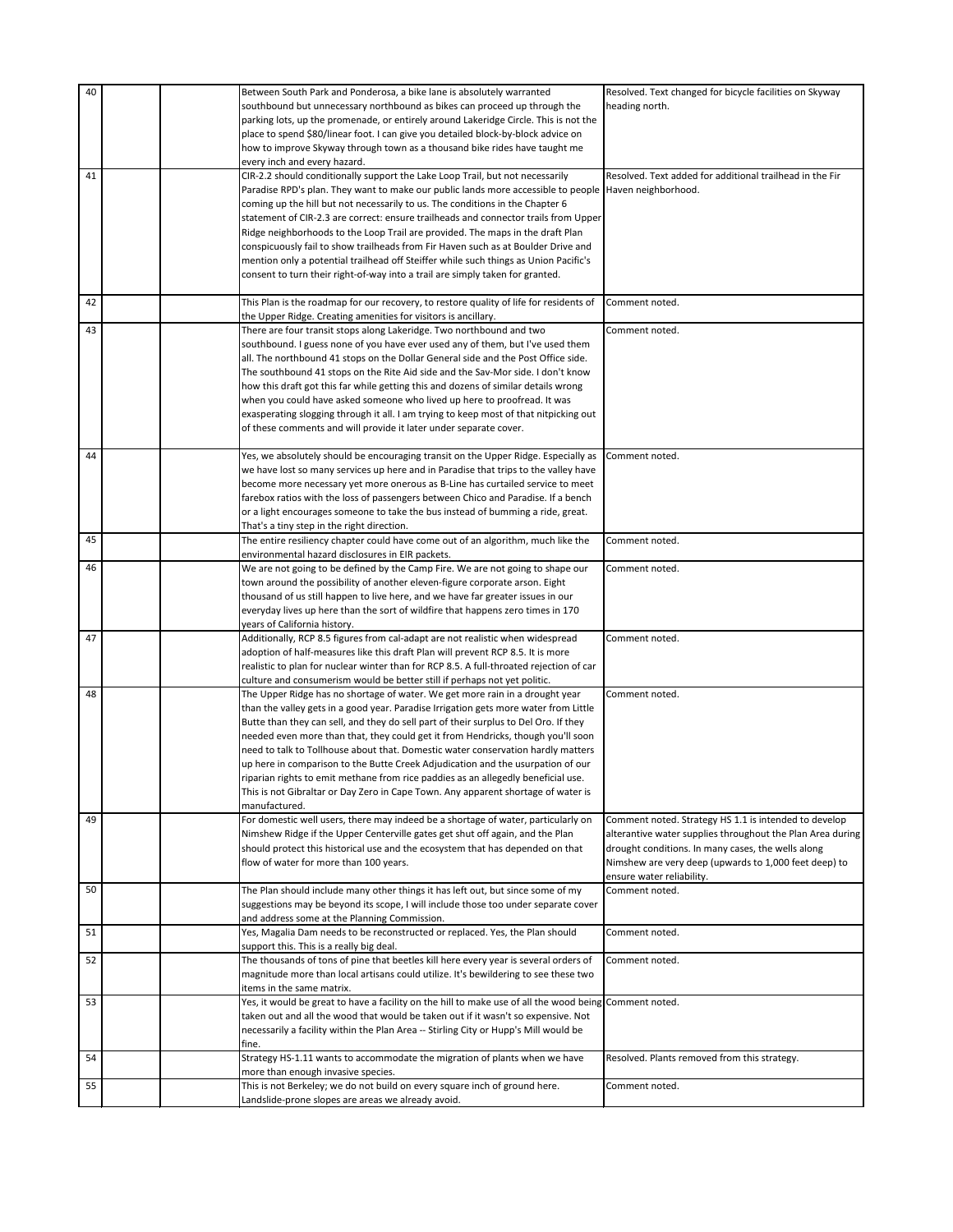| 56 |                    |             | This is not Gridley; we do not have West Nile mosquitoes here. Or malaria or                                                            | West Nile Virus is active in Butte County. The number of        |
|----|--------------------|-------------|-----------------------------------------------------------------------------------------------------------------------------------------|-----------------------------------------------------------------|
|    |                    |             | chikungunya.                                                                                                                            | reported infections are anticipated to continue as              |
|    |                    |             |                                                                                                                                         | temperatures increase due to climate change.                    |
| 57 |                    |             | We would be happy to have the Oro Fino circuit hardened with aerial cable.                                                              | Resolved - added "or otherwise harden" to strategy HS-          |
|    |                    |             |                                                                                                                                         |                                                                 |
|    |                    |             | Undergrounding is not really worth the cost where other infrastructure like Del Oro 1.19 - Work with PG&E                               |                                                                 |
|    |                    |             | underground services exist. The Paradise circuit that covers most of the burn scar is                                                   |                                                                 |
|    |                    |             | probably going underground anyway so the whole thing can stay on even in the                                                            |                                                                 |
|    |                    |             | most hazardous conditions.                                                                                                              |                                                                 |
| 58 |                    |             | The micro-grid failed its first test earlier this winter, as no one in a blue shirt                                                     | Comment noted.                                                  |
|    |                    |             | bothered to flip the switch after the circuit went down. Nothing managed by PG&E                                                        |                                                                 |
|    |                    |             | can be relied on in any fashion.                                                                                                        |                                                                 |
| 59 |                    |             | Off-grid generation and storage is great, but please remember that half of this                                                         | Comment noted.                                                  |
|    |                    |             | town still has a heavy conifer canopy, and solar photovoltaic will not work as well                                                     |                                                                 |
|    |                    |             | here as down in the burn or down in the valley.                                                                                         |                                                                 |
| 60 |                    |             | If strategy HS-1.27 requirements for landscaping projects are to be incorporated                                                        | Resolved. Strategy changed to be for new single-family          |
|    |                    |             | into plan review, that won't affect individual homeowners doing yard work, but                                                          | residential, multi-family residential, and commercial           |
|    |                    |             | that scope should be made clear.                                                                                                        | developments.                                                   |
| 61 |                    |             | The draft Plan was written in advance of the ALERT FM rollout, and sections like HS- Resolved. Added text about ALERT FM in the chapter |                                                                 |
|    |                    |             | 2.1 should acknowledge this additional mode of emergency communication.                                                                 | discussion of communication.                                    |
| 62 |                    |             | No one here has been asking for a resilience hub. This is a top-down design from                                                        | Comment noted.                                                  |
|    |                    |             | afar. If someone wants to spend seven figures on one, that's better than a burnt                                                        |                                                                 |
|    |                    |             |                                                                                                                                         |                                                                 |
|    |                    |             | vacant lot, but it's not the highest utility seven figures could obtain.                                                                |                                                                 |
| 63 |                    |             | Strategy UI-2.1 addresses setbacks for drainfields. Code section 10-9 exempts them                                                      | Comment noted. Strategy has been reviewed by County             |
|    |                    |             | from setbacks if Environmental Health and Public Works agree. Nik Ostrovskiy told                                                       | staff.                                                          |
|    |                    |             | me his department had no objection, but I have not been able to get concordance                                                         |                                                                 |
|    |                    |             | from Josh Pack or Public Works.                                                                                                         |                                                                 |
| 64 |                    |             | This can be resolved at staff level without amending the ordinance and involving                                                        | Comment noted. Resolved size issue - changed text to half       |
|    |                    |             | the capricious Supervisors. And it does not need to be limited to lots under a                                                          | acre from quarter acre.                                         |
|    |                    |             | quarter acre, as corner lots of 0.27 have the same problem as well.                                                                     |                                                                 |
| 65 |                    |             | Yes, we need broadband. Specifically, wired broadband, as again the canopy can                                                          | Comment noted.                                                  |
|    |                    |             | interfere with wireless reception. It would be great to have a local telecom                                                            |                                                                 |
|    |                    |             | cooperative instead of having to beg the monopolies for scraps, but I suppose the                                                       |                                                                 |
|    |                    |             | Plan has its limitations.                                                                                                               |                                                                 |
| 66 |                    |             | It is 15:56, and I have at least another five thousand words to write, which I will do                                                  | Comment noted.                                                  |
|    |                    |             | gradually between now and the 27th. Again, I could have contributed far more had                                                        |                                                                 |
|    |                    |             | I been given an earlier opportunity.                                                                                                    |                                                                 |
| 67 |                    |             |                                                                                                                                         |                                                                 |
|    |                    |             |                                                                                                                                         |                                                                 |
|    |                    |             | Despite all my griping, the Plan is mostly good, and I am particularly pleased to see                                                   | Comment noted.                                                  |
|    | 68 1/18/20222 John |             | some effort for non-motorized transportation and transit.                                                                               |                                                                 |
|    |                    | Stonebraker |                                                                                                                                         |                                                                 |
| 69 |                    |             | It's good to have some kind of aesthetic guidelines for new multi-family housing to                                                     | Comment noted, and following comments with specific             |
|    |                    |             |                                                                                                                                         |                                                                 |
|    |                    |             | prevent the sort of community resistance that might be evoked by Soviet brutalist                                                       | recommendations are appreciated.                                |
|    |                    |             | mid-rises. These particular guidelines are not particulary suited to the Upper Ridge,                                                   |                                                                 |
|    |                    |             | to the WUI, or to unsewered communities in general. I don't know how they got to                                                        |                                                                 |
|    |                    |             | this point since local leadership was not included in the process of their creation. I                                                  |                                                                 |
|    |                    |             | don't see anything in the workbook survey from which they might derive.                                                                 |                                                                 |
|    |                    |             |                                                                                                                                         |                                                                 |
| 70 |                    |             | The recommendation to set buildings 10' to 25' from the right-of-way does not                                                           | Comment noted. This setback is partly precipitated by the       |
|    |                    |             | mesh with the existing built environment. County code section 10-7 establishes a                                                        | need for setback to slope on the east side of the Lakeridge     |
|    |                    |             | setback of 50' from centerline. Most county roads on the Upper Ridge have a 60'                                                         | Circle lots.                                                    |
|    |                    |             | ROW, so buildings have been built at least 20' back from the edge of the ROW.                                                           |                                                                 |
|    |                    |             | There is at least one stretch of Skyway with an 80' ROW, but new buildings along                                                        |                                                                 |
|    |                    |             | that stretch placed much closer than the existing buildings would not integrate                                                         |                                                                 |
|    |                    |             | well.                                                                                                                                   |                                                                 |
| 71 |                    |             | The illustration on page 10-3 shows three-story residences. I can think of buildings                                                    | Comment noted - photo has been replaced.                        |
|    |                    |             | on the Upper Ridge with two stories and an attic but none with three stories                                                            |                                                                 |
|    |                    |             | between the threshold and the eaves. Maybe just the house behind De Sabla                                                               |                                                                 |
|    |                    |             | Market before it burned down. Certainly there are no three-story buildings                                                              |                                                                 |
|    |                    |             | downtown. Housing resembling this illustration does not belong anywhere within                                                          |                                                                 |
|    |                    |             | the Plan Area.                                                                                                                          |                                                                 |
| 72 |                    |             | What does "the top of the eastern facing slope" mean? Figure 4.1 has a dashed line Resolved. Text changed to be more specific.          |                                                                 |
|    |                    |             | supposedly representing the transition between 2-15% and 15-30% slope but not                                                           |                                                                 |
|    |                    |             | true to the LIDAR data I processed for you more than twelve months ago. If you                                                          |                                                                 |
|    |                    |             | mean 100 feet back from the 15% slope, make that explicit.                                                                              |                                                                 |
| 73 |                    |             | If you're going to create an unbuildable area back there, that's where the drainfield                                                   | Septic is a possiblity in that location, but it is also a place |
|    |                    |             | should go -- below the buildings on the 5-15% slope. It is inefficient to locate any                                                    | where parking can go. The goal is to allow enough               |
|    |                    |             | part of a shared drainfield on the ridgetop above the lower-lying buildings.                                                            | flexibility to retain feasibilty.                               |
|    |                    |             |                                                                                                                                         |                                                                 |
| 74 |                    |             | Page 10-4 says certain types of fencing are "not permitted." If these guidelines are                                                    | Text revised.                                                   |
|    |                    |             | non-binding as described on page 10-2, inappropriate types of fencing should be                                                         |                                                                 |
|    |                    |             | "deprecated" rather than "not permitted."                                                                                               |                                                                 |
| 75 |                    |             | The provision for subsurface parking is incongruous and makes me wonder where                                                           | Text revised to eliminate fully underground parking.            |
|    |                    |             | these guidelines were sourced from. This area is on septic, not sewer, and cannot                                                       |                                                                 |
|    |                    |             | achieve the sort of density that would make subsurface parking cost-effective.                                                          |                                                                 |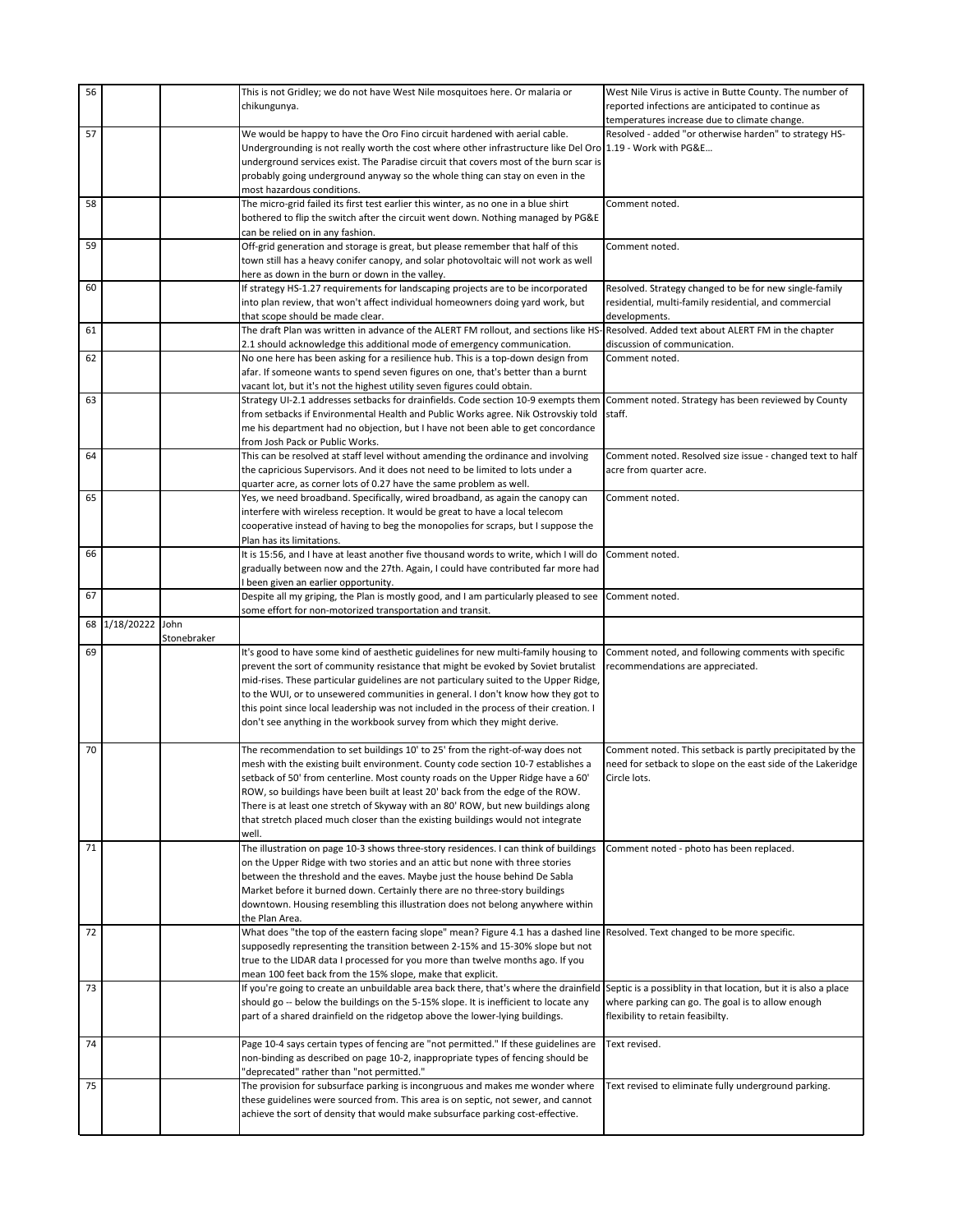| 76 |                            | The requirement for regularly spaced lighting at entrances from public streets is<br>also out of tune with existing development. Instructions to mitigate light pollution<br>do temper that somewhat. | Comment noted.                                           |
|----|----------------------------|-------------------------------------------------------------------------------------------------------------------------------------------------------------------------------------------------------|----------------------------------------------------------|
|    |                            |                                                                                                                                                                                                       |                                                          |
| 77 |                            | Intersections between roof planes attract debris and should be discouraged                                                                                                                            | Added text about intersections. Fire safe roof vents are |
|    |                            | throughout the WUI. 6:12 pitches are not necessary without gratuitous                                                                                                                                 | covered in the code.                                     |
|    |                            | intersections turning them into 6:17s. Roof vents should also be discouraged in                                                                                                                       |                                                          |
|    |                            | favor of air-admittance valves and heat exchangers.                                                                                                                                                   |                                                          |
| 78 |                            | Again, the illustration on page 10-5 does not look like anything that exists here now Comment noted, photo has been replaced.                                                                         |                                                          |
|    |                            | or should.                                                                                                                                                                                            |                                                          |
| 79 |                            |                                                                                                                                                                                                       | Text revised to be less directive.                       |
|    |                            | Advice to plant non-native trees that require abundant water during our dry                                                                                                                           |                                                          |
|    |                            | season is not compatible with Chapter 7 resilience principles. Acer macrophylla and                                                                                                                   |                                                          |
|    |                            | Populus fremontii will thrive here but only in riparian corridors. The only wild                                                                                                                      |                                                          |
|    |                            | cherry trees I know of up here are on the West Branch of Middle Butte. We do                                                                                                                          |                                                          |
|    |                            | have hardwoods that will thrive on high, dry ground like Cornus nuttallii and                                                                                                                         |                                                          |
|    |                            | especially Quercus kelloggii, but this is ultimately the California mixed conifer                                                                                                                     |                                                          |
|    |                            | biome and that is our aesthetic. If we wanted barren branches in wintertime, we                                                                                                                       |                                                          |
|    |                            | would live somewhere else.                                                                                                                                                                            |                                                          |
|    |                            |                                                                                                                                                                                                       | Revised.                                                 |
| 80 |                            | You have managed to introduce a typographical error while pasting from                                                                                                                                |                                                          |
|    |                            | readyforwildfire.org. There are so many similar oversights that I will address them                                                                                                                   |                                                          |
|    |                            | separately from the substantive concerns.                                                                                                                                                             |                                                          |
| 81 |                            | Cottage courts do not need to be two stories tall, particularly if they share a                                                                                                                       | Comment noted.                                           |
|    |                            | laundry room, exercise room, etc. instead of replicating features in every unit. I                                                                                                                    |                                                          |
|    |                            | don't know if anyone has the ambition to create cohousing on the Upper Ridge, but                                                                                                                     |                                                          |
|    |                            | I would encourage the attempt.                                                                                                                                                                        |                                                          |
| 82 |                            |                                                                                                                                                                                                       | Comment noted. The Plan retains the potential for three  |
|    |                            | Townhouses absolutely do not need to be three stories. Townhouses are a product                                                                                                                       |                                                          |
|    |                            | of deep, narrow city lots maximizing the number of ratepayers per mile of sewer.                                                                                                                      | story buildings as this may be needed for feasible       |
|    |                            | When your house cannot be more than 20' wide, it makes sense for it to be three                                                                                                                       | workforce housing production.                            |
|    |                            | stories tall. That does not in any way apply to the Upper Ridge, and this type of                                                                                                                     |                                                          |
|    |                            | construction is just as out of place here as brutalist mid-rises would be.                                                                                                                            |                                                          |
|    |                            |                                                                                                                                                                                                       |                                                          |
| 83 |                            | I would be happy to see duplex housing up here, whether side-by-side or upstairs-                                                                                                                     | Comment noted.                                           |
|    |                            | downstairs. But duplexes that look like houses would fit in better than duplexes                                                                                                                      |                                                          |
|    |                            | painted in two different primary colors. Again, three-story residences do not fit                                                                                                                     |                                                          |
|    |                            |                                                                                                                                                                                                       |                                                          |
| 84 |                            | here. The illustrations on pages 10-10 and 4-9 are not of this place.                                                                                                                                 |                                                          |
|    |                            | And again, garden apartments do not need to be three stories high. The cost                                                                                                                           | Comment noted. The Plan retains the potential for three  |
|    |                            | constraint is not the area of the foundation; it is the area of the drainfield required                                                                                                               | story buildings as this may be needed for feasible       |
|    |                            | for that many bedrooms.                                                                                                                                                                               | workforce housing production.                            |
| 85 |                            | There might be places within the Plan Area where three-story housing would not                                                                                                                        | Comment noted. The Plan retains the potential for three  |
|    |                            | be an eyesore. Maybe on one of the lots between Hollywood and Woodward. But                                                                                                                           | story buildings as this may be needed for feasible       |
|    |                            | within the burn, there are not enough trees, and new buildings that are taller than                                                                                                                   | workforce housing production.                            |
|    |                            | any existing buildings will stand out as unwelcome.                                                                                                                                                   |                                                          |
| 86 |                            | Also unwelcome would be sprawling complexes of mostly asphalt which these                                                                                                                             | Comment noted.                                           |
|    |                            | guidelines do correctly discourage.                                                                                                                                                                   |                                                          |
| 87 |                            | What the design guidelines and Magalia Center sketches conspicuously omit is                                                                                                                          | Resolved - guidelines revised to include mixed-use.      |
|    |                            | complexes where one of the tenants is a business. Efficient use of a 300' deep lot                                                                                                                    |                                                          |
|    |                            | backing to open space might be to rent the front part of the lot to a business, such                                                                                                                  |                                                          |
|    |                            | as a sandwich shop, with multiple dwelling units in the back. Yet the guidelines                                                                                                                      |                                                          |
|    |                            | consider only purpose-built rental housing like you'd find in MHDR, and not mixed-                                                                                                                    |                                                          |
|    |                            |                                                                                                                                                                                                       |                                                          |
|    |                            | use development or live/work units like you might find in MU. Rather than building                                                                                                                    |                                                          |
|    |                            | a hundred housing units on Lakeridge, it might be better to build ninety-seven                                                                                                                        |                                                          |
|    |                            | along with three businesses the population would support.                                                                                                                                             |                                                          |
|    |                            |                                                                                                                                                                                                       |                                                          |
| 88 |                            | The guidelines also omit two-story four-plexes, which are well-suited to the N-C                                                                                                                      | Resolved - added discussion of fourplexes.               |
|    |                            | and G-C lots in Midtown and which already exist there. They already fit smoothly                                                                                                                      |                                                          |
|    |                            | into that transitional zone between single-family detached and commercial. More                                                                                                                       |                                                          |
|    |                            | four-plex housing should be encouraged, especially through the Small Rental                                                                                                                           |                                                          |
|    |                            | portion of the CDBG-DR allocation. This is housing that fits here, not shoehorned                                                                                                                     |                                                          |
|    |                            | from Davis, and the guidelines should not imply that you can build two, three, or                                                                                                                     |                                                          |
|    |                            | twelve units of housing, but not four.                                                                                                                                                                |                                                          |
|    |                            |                                                                                                                                                                                                       |                                                          |
| 89 |                            | I have a lot more to say about things left out of other chapters, but I need to take                                                                                                                  | Comment noted.                                           |
|    |                            | time out to address the Fire Safe Regulations, since our local efforts to create new                                                                                                                  |                                                          |
|    |                            | housing are futile if Gilless and Wheeles have their way. More on the Plan later this                                                                                                                 |                                                          |
|    |                            | week.                                                                                                                                                                                                 |                                                          |
| 90 | 1/20/2022 David & Kristine | We are residents of Magalia, living in the Coutolenc Road area. One of our deep                                                                                                                       | Added language to communications discussion.             |
|    | Copp                       | interests is having high speed internet be brought to this area. The only option is                                                                                                                   |                                                          |
|    |                            | satellite, which is not very good quality. Please let us know how that can be added                                                                                                                   |                                                          |
|    |                            | to the plan if it is not already included.                                                                                                                                                            |                                                          |
| 91 |                            | A related item would be cellular phone connectivity. We have no cell coverage at                                                                                                                      | Added language to communications discussion.             |
|    |                            | all where we live, and assume tower(s) would need to be installed in this upper                                                                                                                       |                                                          |
|    |                            | area. People who don't live up here find it hard to believe there is no cell coverage                                                                                                                 |                                                          |
|    |                            | or broadband internet in many areas of the upper ridge.                                                                                                                                               |                                                          |
|    |                            |                                                                                                                                                                                                       |                                                          |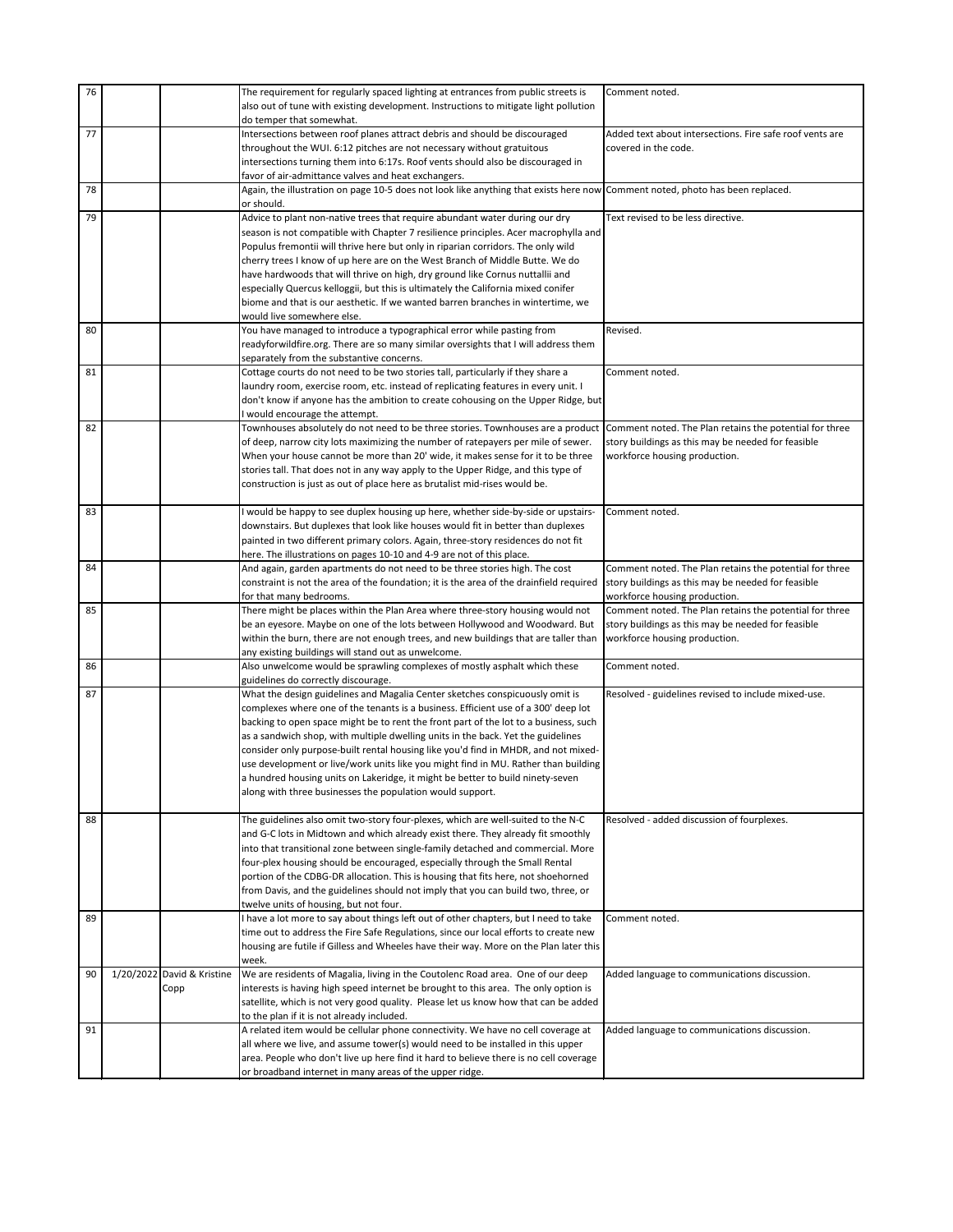| 92  |                        | 1/24/2022 Kamie N. Loeser | I think the Upper Ridge Community Plan should consider more greenbelts and                                                                                                      | Added Water and Resource Conservation to the               |
|-----|------------------------|---------------------------|---------------------------------------------------------------------------------------------------------------------------------------------------------------------------------|------------------------------------------------------------|
|     |                        | Director, Butte           | open spaces for fire safety, especially given the proposed higher density residential. stakeholder list.                                                                        |                                                            |
|     |                        | Co. Dept. of              | (Followed by email text with a report by Dan Efsaff regarding greenbelts and their                                                                                              |                                                            |
|     |                        | Water and                 | effectiveness for prevention of destruction of homes due to wildfire, as well as                                                                                                |                                                            |
|     |                        | Resource                  | attachments concerning this issue from the TNC_CBI Paradise Final Report and a                                                                                                  |                                                            |
| 93  | 1/27/2022 Dan Efseaff, | Conservation              | Greenbelt Alliance report).<br>Appreciate layout and format of report.                                                                                                          |                                                            |
|     |                        | PRPD                      |                                                                                                                                                                                 |                                                            |
| 94  |                        |                           | P1-13. We will be restoring trails at Lakeridge and Coutolenc, there will also be an                                                                                            | Comment noted. The trail alignment is noted in the Plan as |
|     |                        |                           | east side of Magalia Reservoir Class I proposed trail as well. We currently are                                                                                                 | being conceptual and subject to change.                    |
|     |                        |                           | building the GIS layers (have really poor, non-GIS'd past documentation). In the                                                                                                |                                                            |
|     |                        |                           | future, we'd like to share that information with you to add to the map (wonder if it                                                                                            |                                                            |
| 95  |                        |                           | is worth noting on the map or text?).<br>P2-8. Can't tell from the image but there is an existing trail along side of the East                                                  | Revised.                                                   |
|     |                        |                           | side of Paradise Lake.                                                                                                                                                          |                                                            |
| 96  |                        |                           | P2-9. We'd love to see if there's any summary of the comments and surveys that                                                                                                  | The County will forward comments and survey data after     |
|     |                        |                           | would be helpful from a parks and also a programing standpoint (i.e. what                                                                                                       | hearings.                                                  |
| 97  |                        |                           | recreational activities are people interested in?).                                                                                                                             | Comment noted.                                             |
|     |                        |                           | P3-2. Appreciate noting the challenges to sustainability. Would be great to see<br>some of those articulated.                                                                   |                                                            |
| 98  |                        |                           | P3-3. I am curious if the reduction of setbacks will have associated requirements or Added test regarding fire safe codes.                                                      |                                                            |
|     |                        |                           | mitigations to reduce some of the potential risks of structures, fences, and so forth                                                                                           |                                                            |
|     |                        |                           | from a fire standpoint.                                                                                                                                                         |                                                            |
| 99  |                        |                           | P3-5. I think that the broad brush on the planning zoning maps ignore constraints                                                                                               | Text added.                                                |
|     |                        |                           | on the properties identified as available for multi-family homes do not represent                                                                                               |                                                            |
|     |                        |                           | the limitations (>30% slopes, high fire hazards, shallow soils, water quality overlays,<br>etc.). This does show up later, but it is a poor representation over the actual area |                                                            |
|     |                        |                           | that would be available for safe development. At least note some caveats that                                                                                                   |                                                            |
|     |                        |                           | there are significant barriers to developing these areas (or at least say that the level                                                                                        |                                                            |
|     |                        |                           | areas are possible).                                                                                                                                                            |                                                            |
| 100 |                        |                           | P3-7. TDR could be an interesting approach to remedying development to focus on Comment noted. Analysis shows it is not feasible at this                                        |                                                            |
|     |                        |                           | the most appropriate areas. Love to see this more fully developed and a game plan time.                                                                                         |                                                            |
| 101 |                        |                           | for exploring it.<br>P3-9 and P4-5. Is there a county interest in supporting a resilience hub or County                                                                         | Comment noted, could be part of discussions moving         |
|     |                        |                           | presence at Lakeridge Park? What is the mechanism to develop the Resilience Hub                                                                                                 | forward                                                    |
|     |                        |                           | near Rite Aid (what is funding source? Lead Organization?), any adaptations that                                                                                                |                                                            |
|     |                        |                           | might work if this is relocated at the Park?                                                                                                                                    |                                                            |
| 102 |                        |                           | P3-10 and P4-3. Add new PRPD parcel (Stimson Trust) to public uses.                                                                                                             | Comment noted. Timing does not allow the change to land    |
|     |                        |                           |                                                                                                                                                                                 | use designation for this parcel prior to hearings.         |
| 103 |                        |                           | P4-6. Should explore the idea of a shared septic system (but should note the<br>possibility of a mechanism to pay for this across landowners (assessment area?).                | Mechanism for sharing costs has been clarified.            |
|     |                        |                           |                                                                                                                                                                                 |                                                            |
| 104 |                        |                           | P4-11. We would love to explore some of the options noted (for example, we will                                                                                                 | Comment noted. Funding not determined.                     |
|     |                        |                           | provide a model of native plants in landscaping), but realize that the development                                                                                              |                                                            |
|     |                        |                           | that we may have funded may not be able to fund these initiatives without                                                                                                       |                                                            |
|     |                        |                           | additional funding. Does the Consultant or County have any funding mechanisms<br>in mind to make these a reality.                                                               |                                                            |
| 105 |                        |                           | P4-14. I understand how it may need to evolve over time and have citizen by in,                                                                                                 | Comment noted. PRPD added as partner in strategy           |
|     |                        |                           | our District routinely runs with partner help a variety of events out of our Paradise                                                                                           | matrix.                                                    |
|     |                        |                           | facility (tree lighting, vendors, races, etc.), this is something that we can take a                                                                                            |                                                            |
|     |                        |                           | more significant role to support as the park becomes a reality in Magalia.                                                                                                      |                                                            |
| 106 |                        |                           | P5-3. The trail around the east side of Paradise Lake is difficult to see and does not                                                                                          |                                                            |
|     |                        |                           | look like it matches the legend for existing trails.                                                                                                                            | Map revised.                                               |
| 107 |                        |                           | Maybe I missed it, but you should make a note that pre-fire, the Upper Ridge                                                                                                    | Comment noted - other community members state trails       |
|     |                        |                           | Nature Preserve had a nice network of trails.                                                                                                                                   | have been abandoned for years.                             |
| 108 |                        |                           | We are close to having the additional links for the loop trail system and would love                                                                                            | Comment noted. Not possible to incorporate before          |
|     |                        |                           | to share those inventory trails with you but realize that they may not be ready for<br>your next version. What is your deadline for the next version?                           | Hearings, but Plan notes the alignments are conceptual.    |
| 109 |                        |                           | P5-8. We are excited about the opportunity for new trails and recreational                                                                                                      | Comment noted.                                             |
|     |                        |                           | opportunities in our area and appreciate the attention in the plan.                                                                                                             |                                                            |
| 110 |                        |                           | P5-10. We appreciate the strategies listed and they appear to reflect the feedback                                                                                              | Comment noted.                                             |
|     |                        |                           | we've seen in our efforts and in the community meetings. We will take a closer                                                                                                  |                                                            |
|     |                        |                           | look at them and may have comments in the future, we also will look into how we                                                                                                 |                                                            |
| 111 |                        |                           | can help implement them.<br>P6-3. It would be great if the dead end / new connections concept extend to roads                                                                   | Comment noted.                                             |
|     |                        |                           | south of the call-out.                                                                                                                                                          |                                                            |
| 112 |                        |                           | P6-6. One thing that may be necessary to examine is the trade-off between access                                                                                                | Comment noted.                                             |
|     |                        |                           | and roads as a source of ignition. Extending Athens Way creates an alternative                                                                                                  |                                                            |
|     |                        |                           | route out, but also puts vehicles in essentially a highly flammable roadless areas                                                                                              |                                                            |
|     |                        |                           | and may create potential ignition sources or illegal dumping. This should be<br>carefully studied (cost/benefit, and introduction of risks) and even compared to                |                                                            |
|     |                        |                           | other roads in similar areas before it moves forward.                                                                                                                           |                                                            |
|     |                        |                           |                                                                                                                                                                                 |                                                            |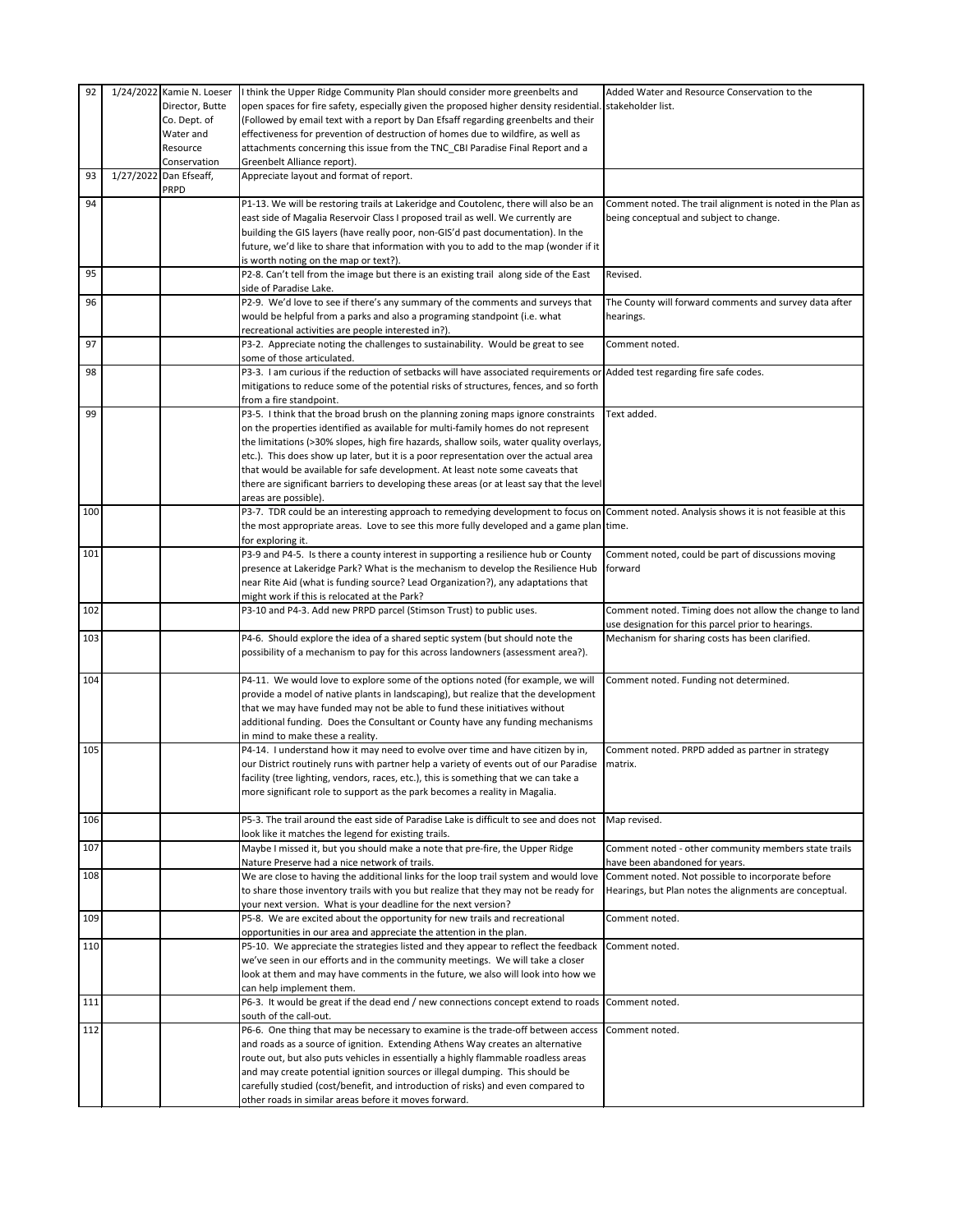| 113        |               |                                         | P6-7. Appreciate the recognition of the need for improved multimodal mobility,                                                                                                  | Comment noted.                                                                                      |
|------------|---------------|-----------------------------------------|---------------------------------------------------------------------------------------------------------------------------------------------------------------------------------|-----------------------------------------------------------------------------------------------------|
|            |               |                                         | this is critical for the community for socio economic and health and safety reasons.                                                                                            |                                                                                                     |
| 114        |               |                                         | Chapters 8 and 9 – look forward to reviewing this in more detail, but appreciate                                                                                                | Comment noted.                                                                                      |
|            |               |                                         | that Resiliency is baked into the plan and like the approach of the matrix table.                                                                                               |                                                                                                     |
| 115        |               | 1/27/2022 Steve Rodowick,<br>PRPD Board | Plan reflects PRPD goals. Lakeridge Park proposal has received \$5.2 million in<br>funding to develop a much-needed park.                                                       | Comment noted.                                                                                      |
|            |               | (verbal comment                         |                                                                                                                                                                                 |                                                                                                     |
|            |               | at Commission)                          |                                                                                                                                                                                 |                                                                                                     |
| 116        |               |                                         | Has a specific concern about the UP railroad right-of-way. Property owners have                                                                                                 | After discussion with County, added a strategy to seek                                              |
|            |               |                                         | encroached on the right of way. A trail could be re-established all the way up to                                                                                               | funding to acquire the UPRR right of way within the Plan                                            |
| 117        | 2/1/2022 John |                                         | Stirling City.<br>The Plan document will be read more often on screen than on paper and would be                                                                                | Area, similar to what Paradise has done.<br>Comment noted. County is looking into online formatting |
|            |               | Stonebraker                             | easier to read on screen if the body text stroke width to page height ratio was                                                                                                 | options for the GP and this could be included.                                                      |
|            |               |                                         | greater than the 1:1100 it seems to be now. If the text was not split into columns, it                                                                                          |                                                                                                     |
|            |               |                                         | would be easy to zoom into the document and steadily scroll down. Instead, as<br>presented, the reader has to scroll down then up then down for 144 pages. That's               |                                                                                                     |
|            |               |                                         | not the best user experience.                                                                                                                                                   |                                                                                                     |
| 118        |               |                                         | First paragraph on page 1-3 says "Maglia" without the middle A.                                                                                                                 | Revised.                                                                                            |
| 119        |               |                                         | Colors in Figure 1.1 could be selected to have better contrast between adjoining<br>neighborhoods.                                                                              | Comment noted.                                                                                      |
| 120        |               |                                         | Figure 1.2 conflates unincorporated CDPs with Cities.                                                                                                                           | Revised.                                                                                            |
| 121        |               |                                         | Our Ridge is a Cascade Range volcanic flow, tens of millions of years younger than<br>the Sierra Nevada foothills on the Concow side. The soil and topography are               | Revised.                                                                                            |
|            |               |                                         | entirely different.https://mrdata.usgs.gov/geology/state/map-us.html                                                                                                            |                                                                                                     |
| 122        |               |                                         | http://maps.conservation.ca.gov/cgs/gmc/                                                                                                                                        |                                                                                                     |
|            |               |                                         | I don't know that the Nimshew band who summered on this ridge would have<br>considered themselves part of the Konkow Valley Band over on the Sierra Nevada                      | Comment noted.                                                                                      |
|            |               |                                         | side, though they were closely related. The wording on page 1-5 sounds wrong to                                                                                                 |                                                                                                     |
|            |               |                                         | me, but I would ask the Maidu themselves how they would phrase it rather than<br>trying to rephrase it myself.                                                                  |                                                                                                     |
| 123        |               |                                         | Paradise Pines was marketed as a place to retire to, not so much a place to live part-Text revised                                                                              |                                                                                                     |
|            |               |                                         | time. This was never a second-home community like Arnold or Twain Harte. I can't                                                                                                |                                                                                                     |
|            |               |                                         | find 1980 data broken down by census tract, but I did find the 1990 data for the<br>newly-designated Magalia CDP. 3898 of 4191 housing units were occupied -- 93%               |                                                                                                     |
|            |               |                                         | compared to 94.9% in Paradise.                                                                                                                                                  |                                                                                                     |
| 124        |               |                                         | On page 1-6, I would say "other subdivisions" or "unassociated subdivisions" rather Revised.<br>than "other homeowner assocations" since many of Larwin's units were never part |                                                                                                     |
|            |               |                                         | of any Association and since the Fir Haven association collapsed.                                                                                                               |                                                                                                     |
| 125        |               |                                         | On page 1-7, put the "of" in Department of Development Services and add a<br>footnote with the URL as is done in Chapter 7.                                                     | Revised.                                                                                            |
| 126        |               |                                         | Upper Pines is just part of the Carnegie/Colter neighborhood; the Masterson and                                                                                                 | Comment noted.                                                                                      |
|            |               |                                         | Troy areas are not part of the Pines at all. The nomenclature in the Plan is correct.                                                                                           |                                                                                                     |
| 127        |               |                                         | Magalia Heights would be the name for the historic part of Old Magalia to contrast   Comment noted.                                                                             |                                                                                                     |
|            |               |                                         | with Indian Meadows, but I don't have enough historical records to be certain if<br>that name includes the depot and the church or just the homes up on the hill.               |                                                                                                     |
|            |               |                                         |                                                                                                                                                                                 |                                                                                                     |
| 128<br>129 |               |                                         | Long ago, "Magalia" would have referred to what we now call Old Magalia.                                                                                                        | Comment noted.                                                                                      |
|            |               |                                         | By the time the post office moved up to Skyway and Ponderosa, "Magalia"was<br>shorthand for this entire area. You could say the Coutolenc neighborhood is                       | Revised.                                                                                            |
|            |               |                                         | connected to Old Magalia or to the rest of Magalia by Coutolenc Road. Saying it is                                                                                              |                                                                                                     |
|            |               |                                         | connected to Magalia implies it is not itself part of Magalia, which may be the<br>opinion of the Census Bureau but not of the Postal Service or anyone who lives up            |                                                                                                     |
|            |               |                                         | here.                                                                                                                                                                           |                                                                                                     |
| 130        |               |                                         | Nimshew was a separate town dating back to the 1860s. The cemetery dates back<br>to 1862. What is now Centerville Road was completed in the 1870s, and Nimshew                  | Revised.                                                                                            |
|            |               |                                         | got its own post office in 1880.                                                                                                                                                |                                                                                                     |
| 131        |               |                                         | PRPD does technically serve hundreds of residents in Concow and Yankee Hill, but                                                                                                | Comment noted.                                                                                      |
| 132        |               |                                         | the preponderance of the district population is here in the Cascades.<br>The verb "controls" is a good choice.                                                                  | Comment noted.                                                                                      |
| 133        |               |                                         | We have not been able to confirm that any public access to Magalia Reservoir is                                                                                                 | Revised, no public access permitted.                                                                |
|            |               |                                         | permitted. There are signs everywhere saying that it is not. When I have tried to<br>ask PID about access to their properties, I have been directed to Mickey Rich, who         |                                                                                                     |
|            |               |                                         | has never answered my email or phone calls, or to PRPD, who told me we would                                                                                                    |                                                                                                     |
|            |               |                                         | need their escort then jilted us on short notice. I would not publish anything                                                                                                  |                                                                                                     |
|            |               |                                         | suggesting that the public was allowed to fish in the reservoir without written<br>confirmation from PID.                                                                       |                                                                                                     |
| 134        |               |                                         | The usage of "Paradise Pines neighborhood" sounds wrong when that's not one of                                                                                                  | Revised.                                                                                            |
|            |               |                                         | the enumerated neighborhoods in the previous section. I would say "Lower Pines<br>neighborhood" the first time and something entirely different the second time.                |                                                                                                     |
|            |               |                                         | Amenities at the Village are really reserved for members and guests, but there are                                                                                              |                                                                                                     |
|            |               |                                         | members like me who live outside of the Pines neighborhoods. Especially now with<br>more than 1000 displaced.                                                                   |                                                                                                     |
|            |               |                                         |                                                                                                                                                                                 |                                                                                                     |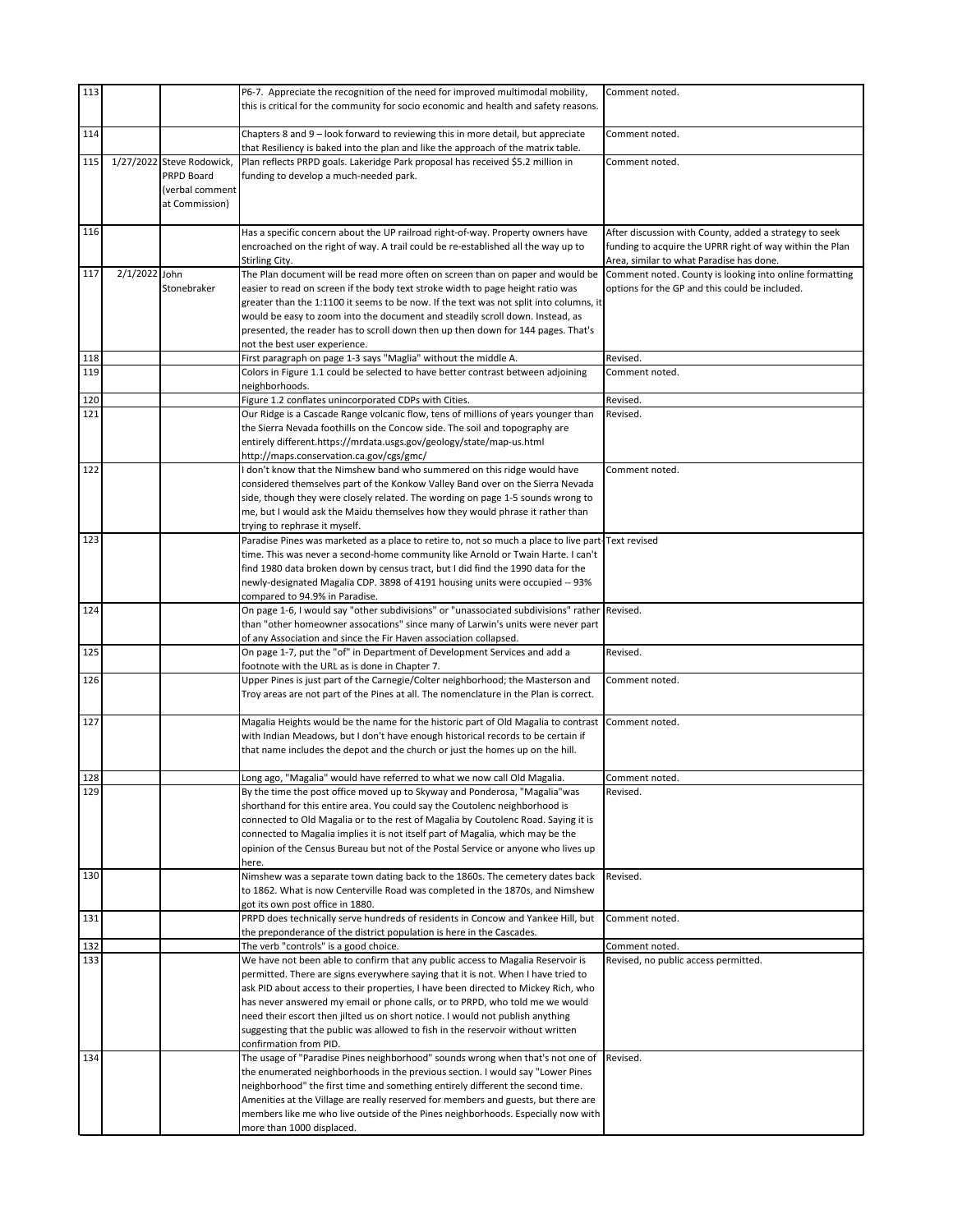| 135 | On page 1-12, I would say "historic neighborhood of Old Magalia".                                      | Revised.                                              |
|-----|--------------------------------------------------------------------------------------------------------|-------------------------------------------------------|
| 136 | No one says Forest Highway 171; Upper Skyway is the recognized name.                                   | Comment noted.                                        |
| 137 | I have never heard of sinkholes along Centerville Road. Potholes yes, washouts yes,                    | Revised.                                              |
|     | subterranean voids into which the ground collapses, no.                                                |                                                       |
| 138 | Just as there is no Skyway Road, there is no Pacific Doon Grade. Google shows                          | Revised.                                              |
|     | Doon Grade road diving off the ridge it actually follows, then shows the old railroad                  |                                                       |
|     | grade as a road named Pacific Doon Grade which crosses a ravine where there is no                      |                                                       |
|     | bridge. Google generally and Google Maps specifically can be very, very wrong, and                     |                                                       |
|     | you need to have local knowledge. Figure 1.4 seems to have the route for Doon                          |                                                       |
|     | Grade Road correct but has a section of Coutolenc Road just south of the gate                          |                                                       |
|     | labeled with the bogus name.                                                                           |                                                       |
| 139 | The trails shown in Figure 1.4 are peculiar. There is a trail from Bader Mine to the                   | Comment noted.                                        |
|     | west end of Magalia Dam, but it doesn't dive down to the river and repeatedly criss-                   |                                                       |
|     | cross. A Class I Bike Path is not likely to hug the west shore of Magalia Reservoir,                   |                                                       |
|     | climb out to Dogtown Road, then plunge back down to cross Fir Haven Creek. And                         |                                                       |
|     | there is nothing like a trail along Wycliff Way.                                                       |                                                       |
| 140 | Many trails shown are notional at this point, having been abandoned for years                          | Comment noted.                                        |
|     | now, particularly in the BLM's Upper Ridge Nature Preserve.                                            |                                                       |
| 141 | There is a usable system of trails from Fir Haven to Little Butte, particularly from                   | Text box and narrative added to add trailhead for Fir |
|     | Boulder and Vine. And there is a system of trails from Lakeridge to Dogtown                            | Haven.                                                |
|     | already. They may not be authorized, and you may not want to show them on your                         |                                                       |
|     | map, but you should know that they're there. They're evident on the terrain map I                      |                                                       |
|     | provided in 2020.                                                                                      |                                                       |
| 142 | The Union Pacific right-of-way isn't an authorized trail either.                                       | See response to comment above from Steve Rodowick     |
|     |                                                                                                        | regarding acquisition of right-of-way.                |
| 143 | There is an authorized, maintained trail along the east and north shores of Paradise   Revised figure. |                                                       |
|     | Lake which appears in the text but not in Figure 1.4.                                                  |                                                       |
| 144 | And there are trails north from Lake De Sabla, which itself doesn't appear, as well                    | Comment noted.                                        |
|     | as from Powerhouse Road to Butte Creek.                                                                |                                                       |
| 145 | The verbiage explaining RR-5 is convoluted. The -5 limits the creation of new                          | Comment noted.                                        |
|     | parcels but not the use of parcels once created. Under state law, second dwelling                      |                                                       |
|     | units are now generally permitted by right. I would rewrite this and perhaps also                      |                                                       |
|     | include the General Plan 2030 reasoning to rezone thousands of parcels smaller                         |                                                       |
|     | than five acres as RR-5 to prevent additional by-right housing up here due to                          |                                                       |
|     | evacuation concerns. Now that we have 2000 fewer dwelling units than we did                            |                                                       |
|     | then, it is reasonable to upzone suitably-located properties to expedite restoration                   |                                                       |
|     | of at least half the housing we lost.                                                                  |                                                       |
| 146 | It may be technically true that no water is diverted directly from Butte Creek into                    | Comment noted.                                        |
|     | the Del Oro system, but given the topography, no one would think that was                              |                                                       |
|     | possible. Del Oro does at times take water from Little Butte through an intertie                       |                                                       |
|     | with PID.                                                                                              |                                                       |
| 147 | The Figure 1.5 legend has a symbol for a library, which we of course lack.                             | Revised.                                              |
| 148 | 2020 Census data is available, so you don't need to speculate what our 2020                            | Comment noted.                                        |
|     | population might be.                                                                                   |                                                       |
| 149 | American Community Survey data however is less reliable than even a half-hearted Comment noted.        |                                                       |
|     | Decennial Census, and I would not use ACS data for housing construction when                           |                                                       |
|     | DDS data is available. I happen to have a breakdown of ACS housing figures for the                     |                                                       |
|     | CDP:                                                                                                   |                                                       |
| 150 | POP YEAR HU HHLD FAM KIDS OO SFD SFA 2x 3-4 10+ MH                                                     |                                                       |
|     | 11640 2010 5358 4788 3290 1270 78.7 57.6 0.8 2.9 0.9 0.0 37.9                                          |                                                       |
|     | 11188 2011 5405 4667 3167 1257 73.0 58.1 1.1 2.7 0.9 0.0 37.2                                          |                                                       |
|     | 11420 2012 5536 4797 3123 1043 75.0 58.4 0.6 2.1 1.1 0.0 37.7                                          |                                                       |
|     | 11513 2013 5690 4885 3054 887 77.5 60.9 0.0 0.0 0.9 0.0 38.2                                           |                                                       |
|     | 11467 2014 5571 4855 3173 886 77.5 61.3 0.0 0.0 0.2 0.0 38.5                                           |                                                       |
|     | 11306 2015 5495 4747 3166 960 76.6 60.3 0.4 0.0 0.2 0.1 39.0                                           |                                                       |
|     | 11862 2016 5518 4777 3094 908 78.4 61.9 0.2 0.6 0.0 1.8 35.5                                           |                                                       |
|     | 12346 2017 5585 4907 3106 926 77.7 61.2 0.2 0.0 0.7 1.9 36.1                                           |                                                       |
|     | 12671 2018 5723 5054 3243 891 78.3 60.0 0.8 0.0 0.7 1.9 36.6                                           |                                                       |
|     | 11476 2019 5345 4633 2946 780 78.3 61.8 1.2 0.0 0.7 2.1 34.2                                           |                                                       |
| 151 | These figures were showing 100+ duplex units that never existed and which                              | Comment noted.                                        |
|     | suddenly disappeared after 2012 then blipped back into existence in 2016.                              |                                                       |
|     | Meanwhile the quadplexes which actually do exist somehow vanished. Then                                |                                                       |
|     | roughly 100 units suddenly appeared in complexes of 10 units or more, which                            |                                                       |
|     | certainly never existed unless you count El Dorado Mobile Estates. Meanwhile the                       |                                                       |
|     | total number of housing units fluctuated from 5690 to 5495 to 5723 in the years                        |                                                       |
|     | before the fire. So trying to pull specifics like "16 new housing units each year" out                 |                                                       |
|     | of this nonsense is unwarranted.                                                                       |                                                       |
| 152 | My personal choice for data visualization when one population is 20 times the size                     | Comment noted.                                        |
|     | of another would be pie charts of different diameter. Or perhaps single bars of                        |                                                       |
|     | differing width for each population, broken down by segment. But either of those                       |                                                       |
|     | would require additional colors of ink, if this was an actual printed product, so I can                |                                                       |
|     | see the justification for Figures 1.6 and 1.7 even if they convey less information this                |                                                       |
|     | way.                                                                                                   |                                                       |